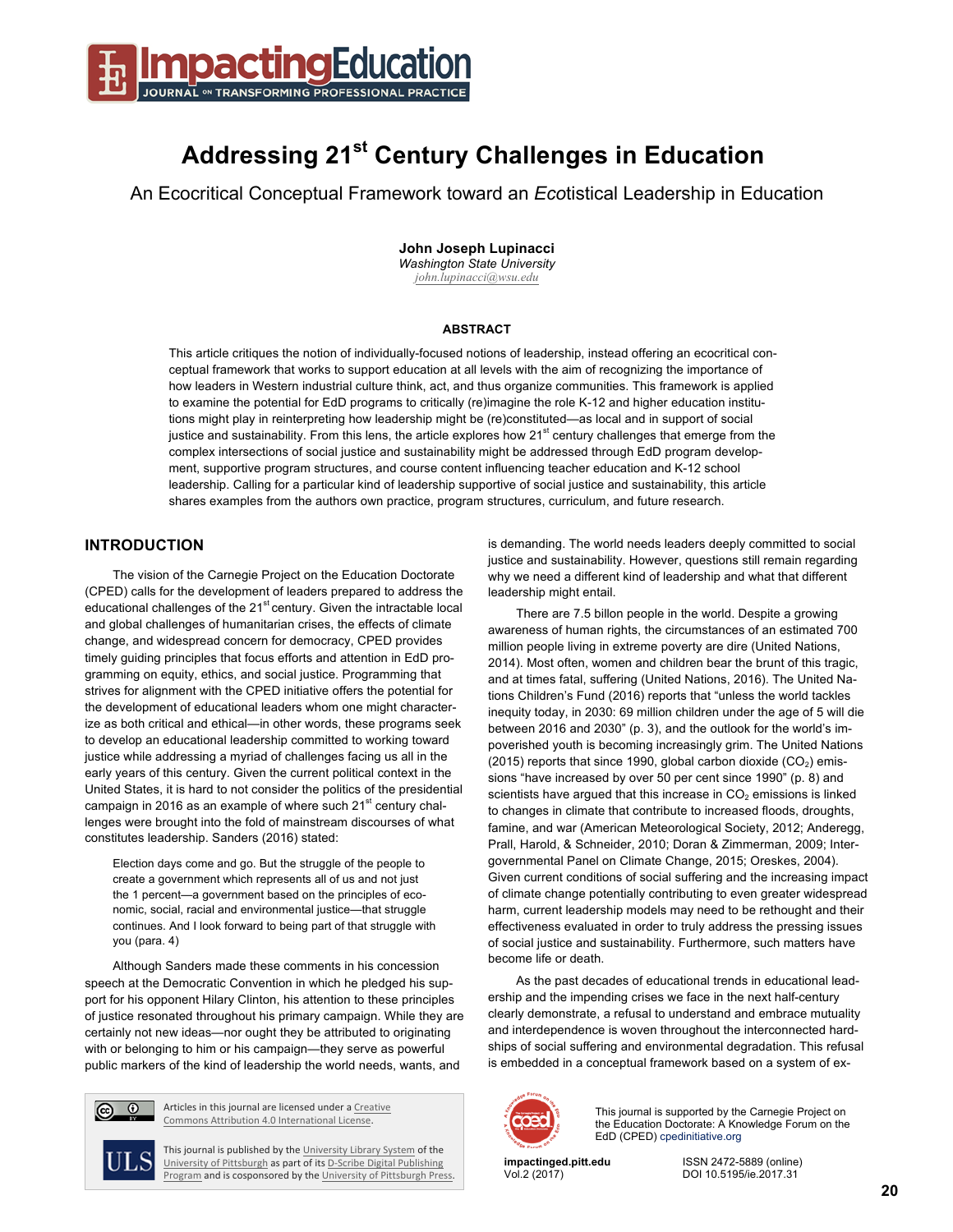亜

ploitation and violence—a lens that serves as the dominant, shaping force regarding what it means to be a leader. In this article, I assert that a dominant *egotistical* leadership—or leadership focused on the individual or self—must be examined and critiqued for its limitations in favor of efforts toward an *ecotistical* leadership approach focused on the health and well-being of a broader ecological community. In confronting this stark contrast, I emphasize that as critical leaders, and especially as educators, we have a responsibility to examine and address how schools create, support, and sustain the violence of social suffering and environmental degradation. When leaders are faced with such challenges, we must be willing to inquire into the ways that current forms of exploitation are rationalized, justified, and/or ignored. In accordance with this inquiry, the purpose of this work is to introduce a different direction for thinking about horizontal educational leadership by presenting an ecocritical conceptual framework for the educational doctorate. Calling for a particular kind of leadership supportive of social justice and sustainability, I share examples from my own practice, program structures, curriculum, and suggestions for research. I conclude by calling for a particular kind of leadership supportive of social justice and sustainability.

# **(RE)CONSTITUTING EDUCATIONAL LEADERSHIP IN THE 21ST CENTURY**

Central to an ecocritical framework is the importance of recognizing the differences between ecological cultures and intelligences; and dominant human and individual-centered cultures. An ecocritical educational framework can be characterized as the examination and analysis of the ways in which culture, language, and the associated values and beliefs, shape our thinking and thus contribute to injustice—and the ability to confront the assumptions that underscore unjust social suffering and environmental degradation (Lupinacci & Happel-Parkins, 2015, 2016a). Such efforts require explicit attention to understanding diversity and the eco-social structural relationships between language, culture, and education that define how we recognize and understand difference. I draw from Weintraub's (2006) introduction of the term *eco-tistical* in response to a lack of terminology in the English language that describes "humans relating to the nonhuman environment in a harmonious, respectful, and pragmatic manner" (p. 55). By switching *ego-* to *eco-* she intended to direct "focus away from self and toward home or habitat" in response to the absence of any opposite terminology for anthropocentric—the privileging of humanity—and egocentric—the privileging of self (Weintraub, et al., 2006, p.55). In this sense, the term *ecocentric* is an adjective for ecological consciousness, or what Martusewicz and Edmundson (2005) propose as an "eco-ethical consciousness" (p. 73) that takes into consideration the social and environmental impact of decision making and recognizes them as inextricably linked.

The primary emphasis of a growing body of scholarship identifying as ecocritical is a recognition of the limitations of how we—as subjects of Western industrial culture—understand and situate ourselves—humans—as a species that exists separate from and superior to all other forms of living and non-living beings (Lupinacci & Happel-Parkins, 2016b). Within that growing body of literature, scholars are increasingly using the phrase "more-than-human" (Abram, 1996) to draw attention to the larger set of ecological relationships that exist beyond those that are bounded by emphasizing only humans in relationship with other humans. Thus, henceforth in this article, I'll use the term *more-than-human* to refer to plants, animals, streams, forests, soil, rocks, and so on to emphasize the existence of webs of connections that do not necessarily even include the human as a reference point. When addressing the injustices perpetuated by the conviction of human supremacy on the planet, ecocritical scholarship in education identifies the important role that schools, and more specifically educators and educational leaders, play in reproducing and reinforcing the root assumptions informing this belief. Therefore, an ecocritical framework is explicitly designed to interrupt and (re)constitute Western industrial assumptions that inform and structure how educators teach, and how such teaching might shape students' understanding of their human existence in relation to each other and, more specifically, to the living systems to which they belong.

As an ecocritical educator working to facilitate and encourage a change in mindsets for leadership, I focus on *anthropocentrism*—or human-centered thinking. Anthropocentrism is the conviction that human beings are superior to other forms of life/matter and that human wants and needs supersede that of everything else. Importantly, I do not make the argument that anthropocentrism should take priority over other dominant discourses constructing Western industrial culture—such as patriarchy, racism, ableism, classism, and so forth. Rather, I assert that if a critique of anthropocentrism is not included in the critical (re)constituting of how we think as leaders, then it is likely we will continue to fail to address the deep habits of mind upon which many social justice issues are predicated. Our thoughts and actions all exist in complex relationships to one another, and our environments and the diverse relationships within them constitute and mediate how we construct meaning as a culture (Lupinacci & Happel-Parkins, 2015, 2016a. 2016b; Martusewicz et al., 2015).

An important premise of an ecocritical framework is that the human-supremacist worldview is a cultural construct. In other words, this stance asserts that we, as humans—specifically those of us constituted by, and constituting, dominant Western industrial culture—have learned to think and behave according to culturally constructed, relational ways of understanding, and we use this understanding to interpret relationships and thus create meaning. Given the nature of meaning as culturally constructed, an ecocritical framework focuses on the ways in which meaning can be constructed in a manner that is supportive of the health and well-being of the entire community. Our cultural constructions can be interrupted and shifted when we learn to think differently about our relationships to each other and to the natural world. Thus, recognizing an anthropocentric worldview is an important entry point for rethinking humancentrism and the role of educators to further teach toward (un)learning the injustice and pervasive violence of Western industrial culture.

An essential role of leaders committed to ecotistical leadership is to recognize and value leadership that does not explicitly perpetuate human-supremacy, and in so doing, work to identify and revalue the critical practices of mutual aid and interdependence that still exist in communities all over the world. To help explain this work, I draw from an image that compares a human-centered worldview to an ecological worldview. This illustration has appeared on a variety of social media networks and blogs—most notably credit can be given to the organization Generation Alpha. The Ego vs. Eco image having made its way around through posts, blogs, brochures, t-shirts, and posters—illustrates two fundamentally different worldviews. Adapting the Internet meme "Ego vs. Eco," Figure 1 depicts an Egocentric worldview: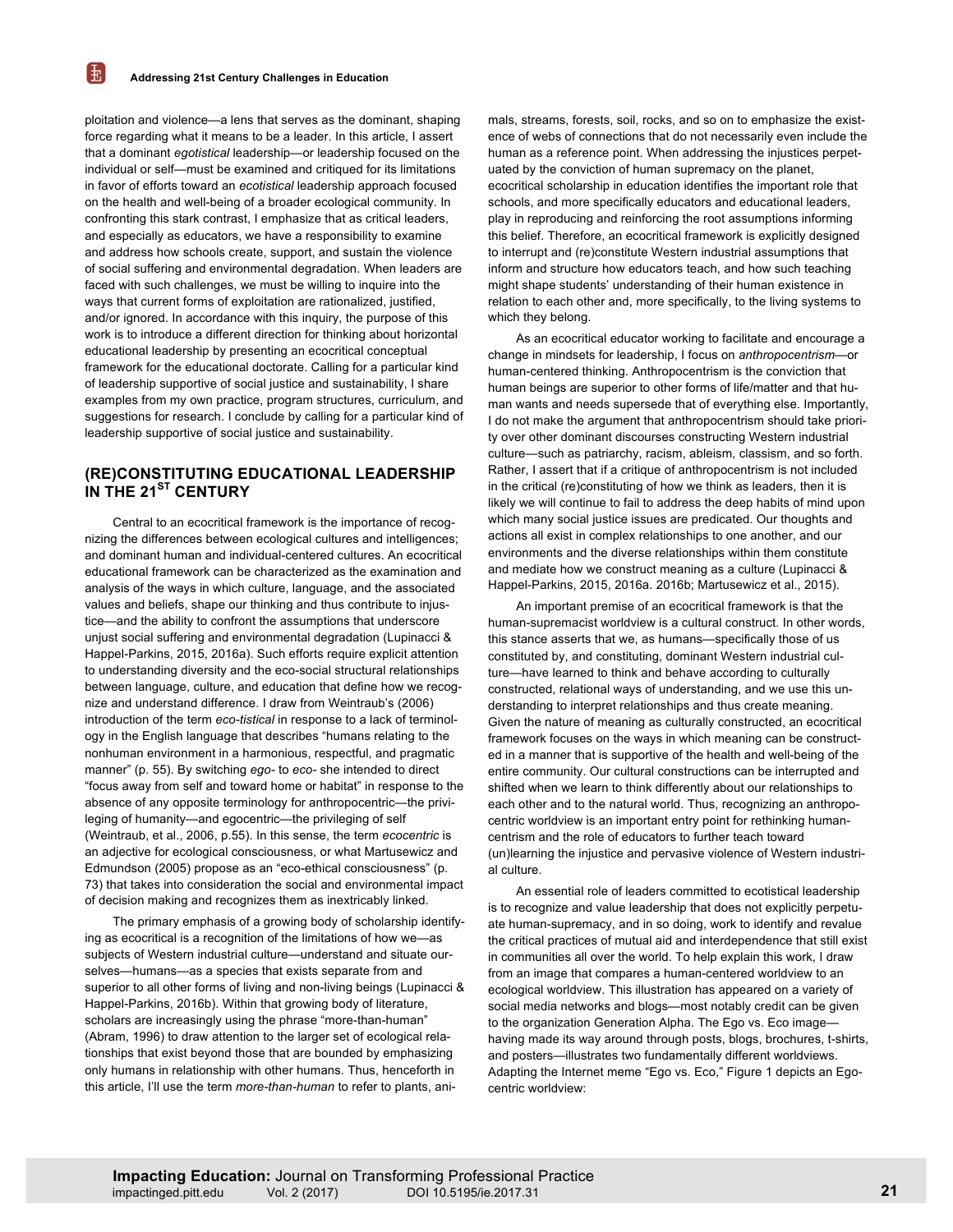



**Figure 1. Egocentric Worldview adapted from "Differing Worldviews" (Martusewicz et al., 2015, p. 11). This figure illustrates the socially constructed hierarchical worldview of Western industrial culture.**

Focusing on Figure 1, I emphasize the need for educational leaders to engage in recognizing an anthropocentric worldview—that is, one that takes humans as the reference point—and how that worldview is culturally constituted and maintained. In the context of schools, educators and educational leaders can play a vital role in challenging this egocentric worldview that reflects our culture's anthropocentrism.

Educators and educational leaders have the ability—and arguably, the social and ethical responsibility—to prepare citizens who both understand the need for and potential of (re)constituting this problematic worldview in favor of those more supportive of social justice and sustainability—such as an ecotistical worldview (pictured in Figure 2).



*Figure 2.* **Ecotistical Worldview adapted from "Differing Worldviews" (Martusewicz et al., 2015, p. 11). This figure illustrates an ecologically balanced worldview often overlooked and devalued in Western industrial culture.**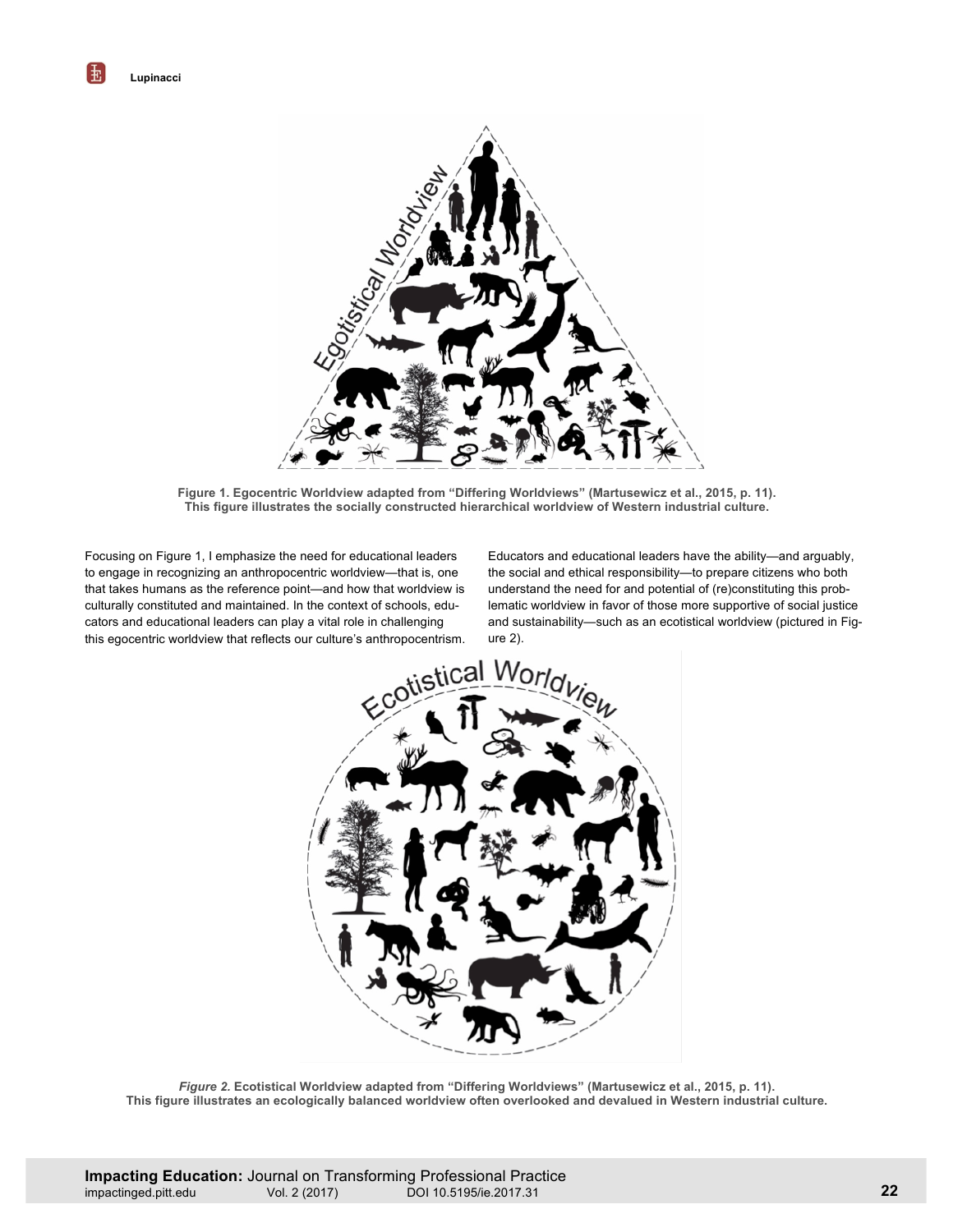围

Examining and discussing Figure 1 and Figure 2 provides educational leaders with an opportunity for dialogue about the ways in which worldviews can support or conflict with our leadership efforts to address the challenges of the  $20<sup>th</sup>$  and  $21<sup>st</sup>$  centuries. As educators and educational leaders engage in a critique of anthropocentrism, they develop the capability to cultivate habits of mind that support and sustain all species, not just humans. These habits of mind help to challenge destructive assumptions and practices promoted by anthropocentric egotistical leadership—a leadership approach that is all too prevalent and which often dominates school, family, and community politics. Recognizing the ways in which language influences culture and the ways in which culture influences language is essential as we conceptualize and implement changes to what could and ought to be truly inclusive communities. Thus, language plays an important role in how we interpret and examine the relationship between these two differing, and often conflicting, worldviews. For instance, leadership conceptualized through an ecocritical framework challenges the prominence of dualistic and binary thinking in Western industrial culture. This process includes analyzing hierarchized superior/inferior dualisms in order to identify how such dualistic thinking works to uphold and perpetuate a problematic value-hierarchy that frames our understanding of our relationships with one another, ourselves, and the more-than-human communities to which we all belong.

Plumwood (2002) illustrates how in Western industrial cultures humans overwhelmingly understand relationality through sets of value-hierarchized dualisms. This thinking not only justifies and perpetuates anthropocentrism (human/nature), it also upholds forms of oppression such as racism (White/Person of Color), classism (wealthy/poor), sexism (male/female), ableism (typical/atypical), and so on. All of these forms of oppression rely on value-hierarchized dualisms that inform how we understand and interact with one another.

To help explain how this applies to educational leaders learning to recognize sets of superior/inferior dualisms, I offer an example from my practice. The following is a list of some of the dualisms I use while working with teachers and educational leaders to address the logic structure of leadership in Western industrial culture. This list includes but is not limited to:

> superior / inferior central / marginalized human / nature man / woman masculine / feminine reason / emotion mind / body wealthy / poor White / Person of Color civilized / savage master / slave employer / employee teacher / student adult / child

As we look at this list together, I ask the educational leaders to stack some of the value-hierarchized dualisms together with superior/inferior and central/marginalized, and then to describe how the dualisms work together as a group. Grouping and stacking a smaller subset of the list shared above visually illustrates for students how these dualisms work within Western industrial culture to set up what is often referred to as the *norm* or the *standard.* Afterward, we highlight how these dualisms discipline our relationships, with an emphasis on the fact that while these dualisms inform how we think and act, it is important to remain mindful that "A map is *not* the territory it represents, but, if correct, it has a similar structure to the territory, which accounts for its usefulness" (Korzybski, 1933/1994, p. 58). Specifically focused on identifying and unsettling notions of superiority, we use this opportunity to examine how these hierarchizeddualisms combine to support exploitation and domination of others through our leadership and, simultaneously, how de(re)constructing them offers potentials for alternatives in how we lead.

To better understand the importance of de(re)constructing these dualisms it is necessary to recognize how the terms and subject positions in the first column—which name those that are most highly valued within Western industrial culture—clearly illustrate how, for example, subject positions of wealthy individuals are considered more valuable than those in the second column, the poor. The high value and privilege afforded those in the first column are ascribed via a cultural logic structure that prioritizes and values them at the expense of those in the adjacent column. This list illustrates how such dualisms combine for those identified as being the subject position within the left-hand column to reinforce and legitimize power over, and control of, those identified as subject positions in the column on the right. Although such hierarchies are examined through critical pedagogies in teacher education and educational leadership programs, the direct relationship of human/nature to the other dualisms depicted in the list is a vital facet of this logic that is often overlooked. Pedagogically, I aim for these provocative placements, and specifically, listing them to illustrate how these value-hierarchized dualisms function together, to encourage leaders and potential leaders to critically and ethically question the fundamental assumptions in Western industrial culture about relationships when considering the work they set out to do and the supports they intend to provide. I also intentionally use this list and the described process of drawing attention to the value-hierarchized dualisms and the connections between them to facilitate an understanding of the nature of these value hierarchies as intersectional. Further, I strive to cultivate an understanding of the ways in which these dualisms function—while acknowledging that they are not universally experienced—to expose the inequitable construction of what is often valued and rewarded as "normal" in Western industrial culture and which has manifested in an egotistical very male-centered, White, human supremacist leadership.

# **TEACHING TOWARDS AN** *ECO***TISTICAL LEADERSHIP IN EDUCATION**

With roots in critical pedagogy (Freire, 1993; hooks, 1994; McLaren, 2006; Darder, 2015) and ecocritical pedagogical frameworks (Bowers, 1993; Gruenewald, 2003; Furman & Gruenewald, 2004; Kahn, 2010; Lupinacci & Happel-Parkins, 2015, 2016a; Martusewicz, Edmundson, & Lupinacci, 2015), this work strives to identify and confront deep cultural assumptions informing worldviews in efforts to support educational leadership for social justice and sustainability. When we are faced with these commitments and the recognition that they are interrelated, it is important to recognize that our cultures play a significant role in how we think and act. It is from such a socio-linguistic and postmodernist position that educational leaders must learn to examine how and why we—as scholarpractitioners—think and act the ways we do. Accordingly, in educational leadership programs, students must learn to see the critical connections between empirical, social, and behavioral research and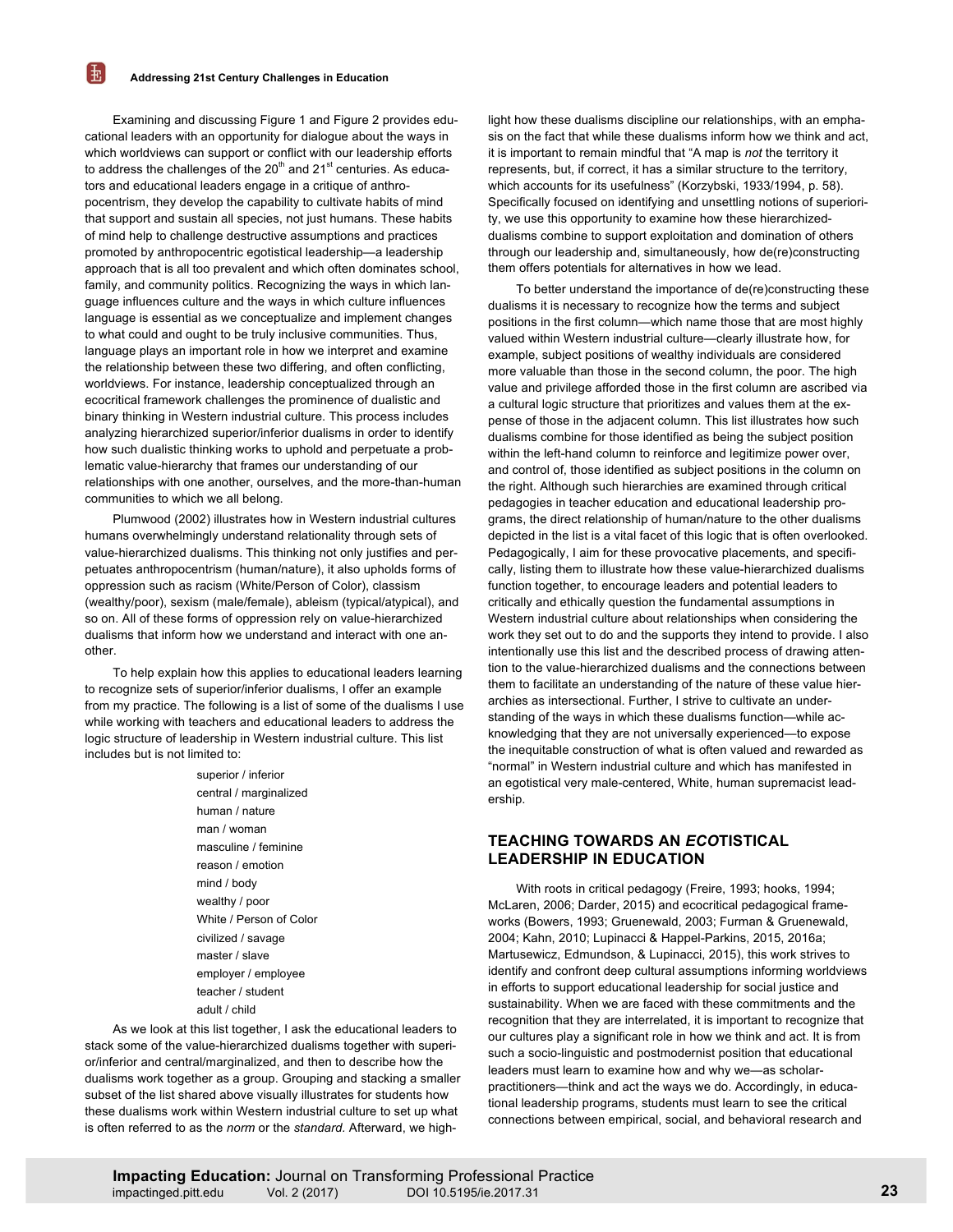

that they recognize their role as cultural workers in their communities (Freire, 1998).

As many issues of inequality and unjust suffering are embedded within educational structures that maintain and reproduce the unjust sociological phenomena of Western industrial culture, I strive to uphold the expectation that my teaching foster community-based learning that is rigorous, relevant, and builds strong community relationships. To support the development of ecotistical leaders in any community, educational leaders must aspire to being cultural workers, respected and disciplined researchers, effective and engaging speakers, and must both talk-the-talk and walk-the-walk.

Drawing from a diverse set of pedagogical frameworks rooted in critical theory, the Washington State University (WSU) College of Education's conceptual framework expresses its commitment to diversity and the importance of interrupting the status quo systems of privilege and power as part of its core values. Listed as one of the core values in the conceptual framework, the College of Education (2009) aims:

To understand the myriad ways in which diversity manifests itself in our workplace, and embrace inclusive and nondiscriminatory practices. Group differences, including those due to age, gender, race, ethnicity, national origin, religion, sexual orientation, disability, language, ideology and socioeconomic status, can play powerful roles in relationships in the work place and in higher education. We aim to eliminate stereotypes based on those factors and create a democratic environment based on respect. In doing so, we recognize how communities and individuals inform and rely on one another in our work and our lives. We seek to promote critical thought of these issues among ourselves and in our candidates toward the far-reaching goal of social justice. (p. 3)

This commitment to social justice and sustainability carries over into perspectives that contribute to the Educational Leadership EdD Program. There is a strong connection between the conceptual framework and a commitment to the self-reflective process of sharing diverse understandings of what it means for a program to be committed to social justice and sustainability. With strong attention to the inextricable relationship between social justice and sustainability, a critical contingency of faculty in the program strives to recognize that 21<sup>st</sup> century challenges of social justice and sustainability require a strong commitment to understanding and interrupting the complex relationships that constitute, and are constituted by, dominant discourses and discursive practices of Western industrial culture in schools and society. Furthermore, it is essential that such interruptions be intricately and intimately intertwined with our own work in relationship to the tasks we ask of our students and future students.

For example, within the critical tradition (Horkheimer, 1976; Horkheimer & Adorno 2007; Marcuse, 1964, 1989), there exists an ecocritical movement working toward recognizing social and environmental justice as inseparable and inextricably linked with the value-hierarchized social thought of the Enlightenment (Bowers, 1993, 2001, 2006, 2010, 2013; Bowers & Flinders, 1990; Code, 2006; Gruenewald, 2003; Kahn, 2010; Martusewicz et al., 2015; Merchant, 1983; Plumwood, 1993, 2002). An ecocritical approach in a program committed to the role of educational leaders dedicated to social justice and sustainability in education addresses how education is shaped by systems of exploitation, violence, and a refusal to understand and embrace mutuality and interdependence (Lupinacci & Happel-Parkins, 2015, 2016a). To respond to the violence perpetuated by our current social, economic, and environmental contexts, ecocritical educators have the responsibility to examine and address how it is that schools create, support, and sustain the violence of social suffering and environmental degradation. When faced with such a challenge, ecocritical educators ask: *How is it that exploitation, and the associated unjust social suffering and environmental degradation, is rationalized, justified, and/or ignored?* In an attempt to address this question, a growing critical contingency at WSU, and throughout the CPED network, is taking the position that we, as scholar practitioners, must put to work an ecocritical approach to address inequities in education.

The College of Education at WSU has a collaboratively designed educational doctoral program that sets out to "prepare practitioner-scholars for leadership roles and challenges in education at the local, state, national, and international levels" (2015, p. 6). As members of CPED, the program committee regularly works to ensure that they are reflecting on how the program is shaped by and held accountable to social justice using two guiding frameworks: 1) The College of Education Conceptual Framework (2009); and 2) CPED's Definition of the Education Doctorate & Working Principles for the Professional Practice Doctorate in Education and the accompanying "Design Concepts for Professional Preparation and Program" (CPED, 2015, pp. 1-2).

Working in relation to social justice, the program at WSU has objectives that are carried out through a combination of coursework and field experience in connection with inquiry practices of a variety of research methods that often culminate in action research. Expressing the goal of the program in the handbook, the program committee states: "The ultimate goal is to prepare educational leaders who work together toward the goals of educational and institutional improvement and social justice" (p. 9). Further in the breakdown of outcomes, two of the five outcomes explicitly express a commitment to social justice. Outcomes listed in the program's handbook state:

- Identify and analyze the theories, research, and policies, related to the study of K-12 educational/teacher leadership: ethics and social justice; inquiry; policy; and leadership development.
- Prepare and present written work to both academic and practitioner audiences.
- Understand, evaluate, and apply educational theory and inquiry knowledge and skills to problems of policy and practice of educational leadership.
- Design, conduct, report, and present clear and coherent research studies that contribute to understanding and solving problems of practice on multiple levels of educational leadership.
- Articulate core values and model the guiding principles of the profession including: commitment to social justice; understanding of ethical responsibilities of leadership; effective and respectful interaction with others of similar and diverse cultures, values, and perspectives; commitment to school improvement and a positive impact on student learning (p. 9)

Given the program's objective and connected outcomes, it is not hard for those familiar with CPED's description of the Professional Doctorate in Education to see the connections to, and influence from, CPED's charge that the scholarly-practitioner is responsible to addressing "questions of equity, ethics, and social justice" in relationship to the development and implementation of "solutions to complex problems of practice" (p. 1). Furthermore, the WSU College of Education Conceptual Framework (2009) states:

The College of Education contributes to the theory and practice of the broad field of education, and dedicates itself to understanding and respecting learners in diverse cultural contexts. We facilitate engaged learning and ethical leadership in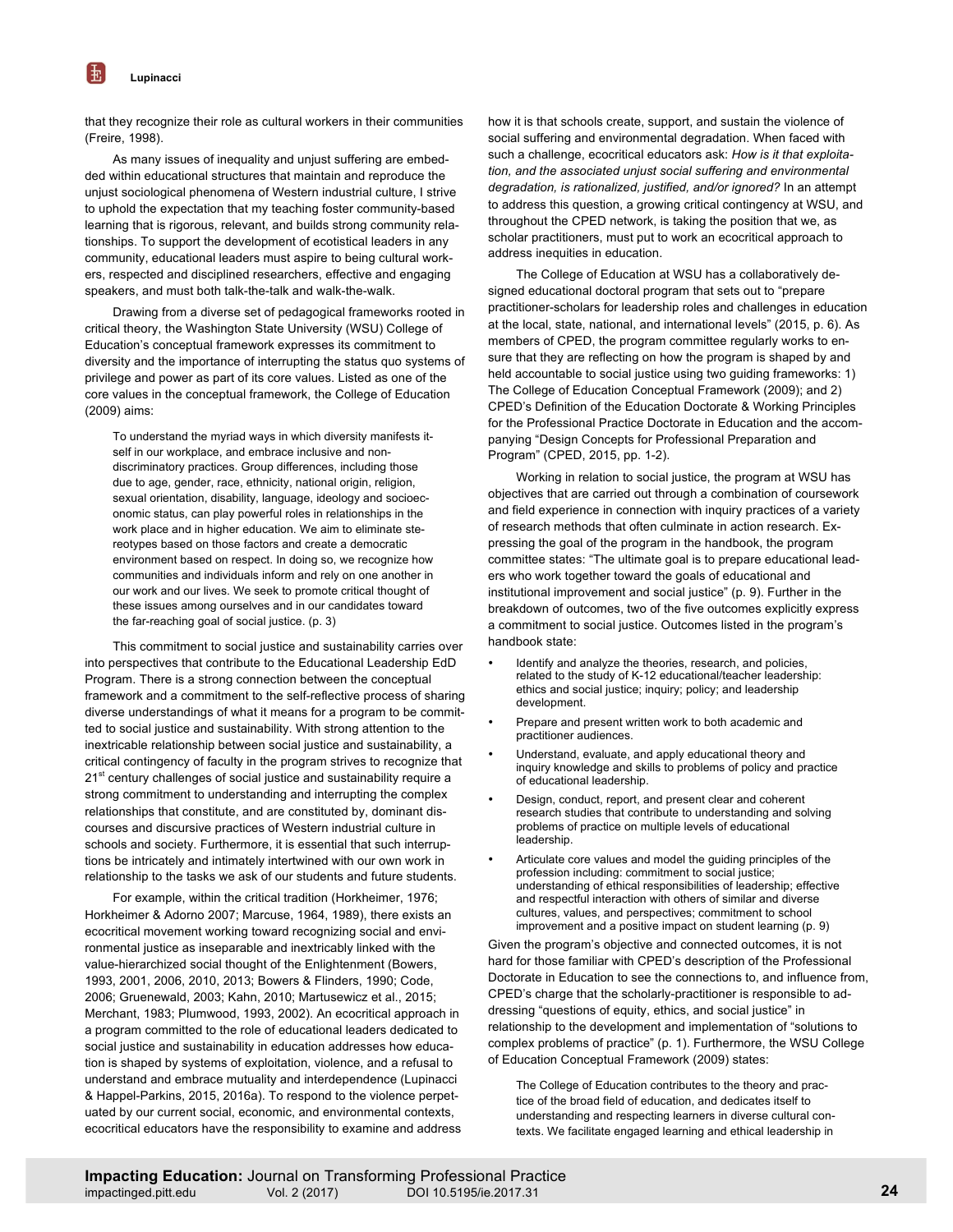围

schools and clinical settings. We seek collaboration with diverse constituencies, recognizing our local and global responsibilities to communities, environments, and future generations.

Visually represented on the walls of the classrooms and in every syllabi and program handbook is a shortened version of the statement—"Collaboration with diverse communities of *learners* in cultural context, engaged *learning* with meaning and purpose, and ethical *leadership* toward a sustainable and just future." This statement graphically organizes the three concepts of *learners*, *learning*, and *leadership* in a Venn diagram and serves as a powerful tool for connecting students and teachers with the college's commitment to what CPED (2015) refers to as the role of developing scholarly practitioners through signature pedagogy, inquiry as practice, and problems of practice.

As a recent addition to the program committee—with my background as a teacher leader, educational researcher, and critical foundations teacher educator—I see these guiding frameworks as playing a large role in holding us as leaders in education ethically accountable to social justice and sustainability. Seeing social justice and sustainability as a complex but interconnected challenge for both current and future generations, I engage through the design of coursework and conducting collaborative research in a self-reflexive ecocritical pedagogical process. This process is framed primarily by engaging in the process of recognizing the relationship between language, culture, knowledge, and power specifically in relationship to any set of diverse problems of practice. In my conceptualization of this particular graduate program at WSU, I see it differing from more traditional approaches to educational doctoral coursework that tends to separate teachers from administers. By design, this EdD program envisions the higher education classrooms as collaborate spaces where local, national, and international problems of practice are not only identified and examined but also where proposed solutions are discussed across traditional professional barriers.

All too often while working with critical social justice teachers in K-12 classrooms, I would hear echoes of an overwhelming experience that leadership at the building, district, and state level were not entirely supportive of educational changes in the classroom, such as place-based and project-based learning. Yet, while working with principals and district and state level leaders, I would regularly hear that they were working toward their teachers and schools being more student-centered, culturally responsive, and engaged in place-based, and/or project based learning. Clearly, a breakdown occurred in the ability of these two (to simplify these groups a bit) categories of working professionals that were likely learning about the same conceptual interventions to inequity in education but not enough about how to implement and sustain those changes as an entire school community or network of school communities. I jumped at the chance to teach in the program's Summer Leadership Institute—which I fell into out of the generosity of my colleagues—and immediately learned that this program was fostering an intentional space devoted to developing a *very* different kind of educational leader: leaders that took social justice and sustainability seriously and that were focused on all levels of public education supporting such initiatives.

It is one thing to say you are committed to social justice and sustainability, but it is another thing entirely to take on addressing, examining, and proposing solutions to inequities in education, society, and the cultural belief systems undergirding the vastly experienced day-to-day violence of oppression and domination of poverty, sexism, racism, ableism, and speciesism. I thought, if this is possible to do in higher education—and more specifically through the development of scholar-practitioners—then this was as good an opportunity as any to see if we as critical and ethical scholareducators could commit to interrupting the systemic inequities reproduced by current public schooling in the United States. Certainly, this fit into the college's conceptual framework and CPED's definition and design principles. With that in mind, the following is a brief overview of the coursework, research methodology, and approach to supporting students in the program.

The program is designed for students across the state and region to attend courses throughout the school year through courses delivered through a variety of means that primarily consist of in person on-campus meetings, video conferencing systems, and online coursework for students in remote locations. Additionally, each cohort of students—which are comprised of an intentional selection of students focused on teacher leadership or educational leadership with diverse backgrounds and professional positions in the state and region—attend a two-week Summer Leadership Institute for two consecutive summers. The program committee explains in the program handbook: "The purpose of the leadership institutes is to build a learning community and support network among the statewide cohort, and to form inquiry groups that will focus dissertation research on common problems of leadership in educational settings" (p. 6). Over the four-year program, students take courses in Leadership, Research, and Foundations together and then fill out their programs with specialized electives and then preliminary exams and dissertation. A typical program of study for students consists of 15 credits in Leadership courses, which consist of the following three credit courses; Leadership Studies, Policy Formation & Analysis in Education, School Organization (or School Administration), Curriculum Theory, Intro to College Student Development (to be replaced by Introduction to Adult Learning and Professional Development). They take the following three credit courses for Research: Action Research, Educational Statistics, Principles of Research, Qualitative Research, and Doctoral Dissertation Preparation. If students elect to do a traditional quantitative dissertation they are required to take a Quantitative Research course that moves beyond the introductory course content they receive in Educational Statistics. Students are also required to take 9 credits of 3 credit Foundations courses: Values & Ethics, Race & Identity, and History & Philosophy of Education.

In theory, the college's conceptual framework and CPED's definition of the educational doctorate influence the design and implementation of all courses—and if not in each course, then at a multitude of points through a student's program. The program faculty in the committee's current configuration and leadership is at the moment working to curriculum map the courses with a specific emphasis on the role each course plays not only in the scope and sequence of the program but also toward the development of scholar-practitioners committed to social justice and sustainability. The hope is that through this process emerging from a self and group examination of understanding of the program's objectives in relation to CPED and the college's conceptual framework, there will be a clearer grasp of a signature pedagogy and inquiry process anchored in addressing problems of practice toward supporting social justice and sustainability. At the current moment, this work is in process and is leaning toward Action Research models that involve community engagement and methods drawing heavily from Participatory Action Research (PAR) and Youth Participatory Action Research (YPAR) influencing both the pedagogy in the courses taught, the connected inquiry course assignments, and research dissertations. With an emphasis on where programmatic changes in curriculum and pedagogy can support the ideal of an ecotistical leadership in education,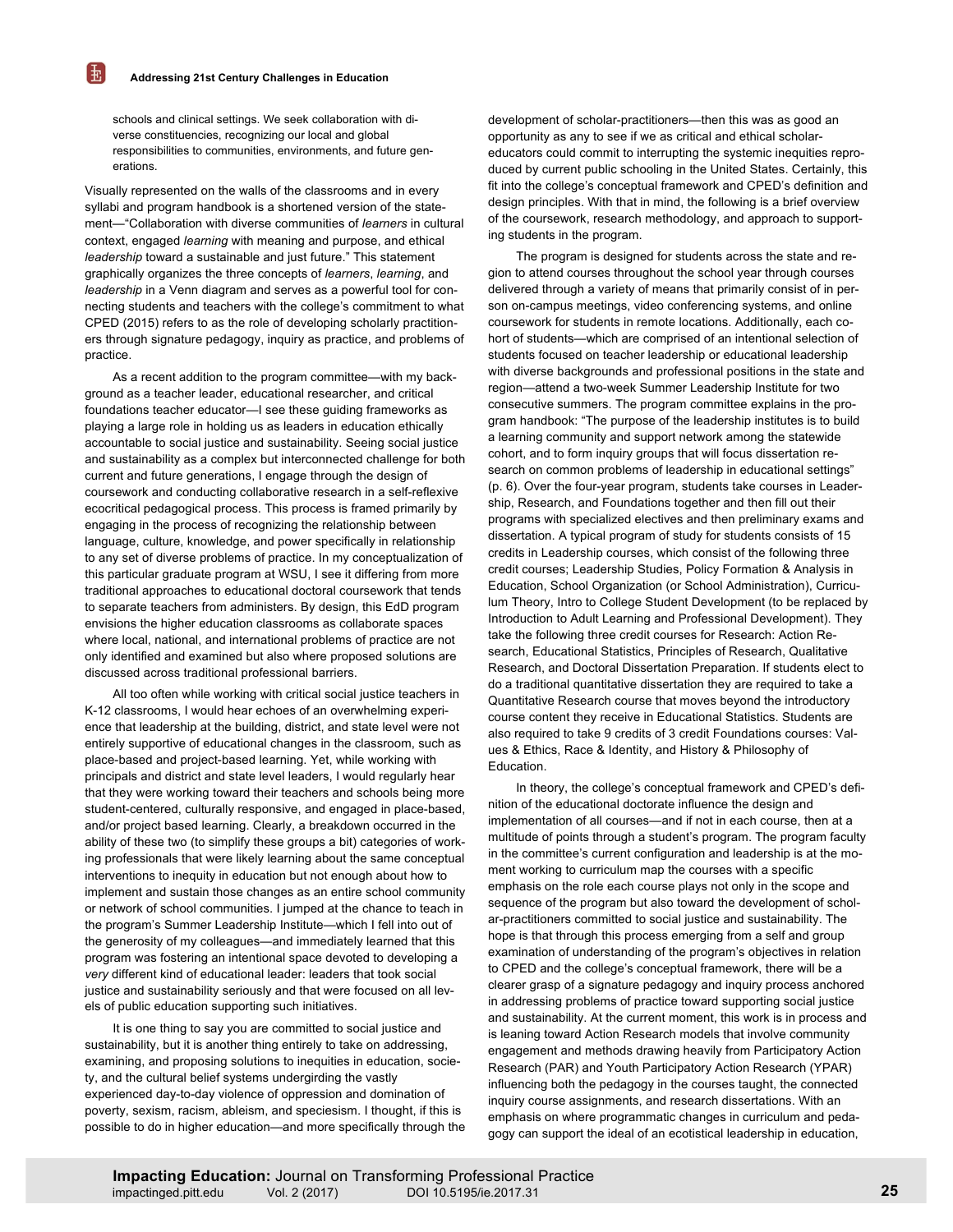

the program described in this section, although a work in progress, strives to support social justice and sustainability. Colleges of education (and the school districts they serve) are experiencing increasing corporatization under neoliberal influences. In such conditions and facing uncertain futures, leadership education—especially designed and influenced in accordance with CPED—is positioned with the opportunity to intentionally set out to replace such egotistical (anthropocentric and individualistic) priorities with ecotistical (ecological or eco-ethical consciousness) leadership with the interest and goals of better addressing 21<sup>st</sup> century challenges.

## **CONCLUSION**

In conclusion, the more that educational leaders engage in what this article proposes is a necessary (re)constituting of educational leadership via critically addressing anthropocentrism toward the development and maintaining of an ecotistical leadership, the more potential there will be for educational experiences in schools and communities for educators and other leaders to foster spaces where teachers and students learn together to recognize the tendency of the privileged to dismiss what they would rather not confront. It is important to note that there are plenty of egotistical leaders who for good reason ought to be admired and valued, and who are firm supporters of a shared commitment to respond to the undeniable atrocities that we––as humans––enact on one another. However, none of these atrocities occur in isolation and no solution or political (r)evolution will come from an egotistical authority. In confronting human supremacy and the egotism beholden to Western industrial culture's version of leadership, it is paramount that critical educational leaders work as allied to all those suffering while challenging and confronting the systemic roots of oppression on all our respective fronts. In other words, we all have a responsibility—many of us as privileged members of society—to support those suffering unjustly in whatever capacity we can. As leaders striving toward an ecotistical leadership, we ought to be looking for any and all opportunities to decentralize power from individuals and facilitate a redistribution of power based on justice and equity.

(Re)constituting educational leadership toward an ecotistical leadership requires leaders, and aspiring leaders, in Western industrial culture to stop leading in an egotistical manner, to turn attention toward the difficult necessity for shifting worldviews, and to committing to a cultural change that will mean giving up the power and privilege afforded to some at the cost of others and the environment. As educational leaders deeply embedded in Western industrial culture, for many of us this means learning to listen and practicing humility while trusting that if we, enactors of dominant Western industrial culture, do not (re)constitute the cultural framework by which dominant meanings are socially constructed, then we are destined to recreate many of the problematic relationships that we, as radical educators, often set out to change. Inspired by movements to address unjust suffering from diverse activists around the globe to individual leaders like Vermont Senator Bernie Sanders, I am suggesting and sharing in this essay that there are some practical steps toward cultural change and that leadership does not need to be understood or enacted as domination. I end with a list of suggestions aimed toward supporting and addressing the pervasive egotistical leadership in education and turning our efforts toward more ecotistical projects.

• Engage in learning from the diverse projects in our human and more-than-human communities and commit to rethinking the dominant assumptions influencing how we, as humans, construct meaning and thus how we learn to

relate to each other and the more-than-human world. Further, make the commitment to critically and ethically examine how we understand educating, organizing, and taking action towards supporting healthy communities that include all beings and the intrinsic value of recognizing, respecting, and representing the right of all beings to belong to and live in peace within an ecological system.

- Engage in critical and ethical examinations of what it means to be a leader. As notions of leadership are all too often defined in terms of human-centered egotism, it is important to work to (re)constitute leadership in terms of what and how an ecotistical leader might think and act as a leader, and how those often competing but co-existing worldviews contribute to our actions either supporting or undermining the rights of all beings, including future generations, to coexist in peace.
- Engage in examining leadership in terms of ecological systems and the diverse ways in which our living relationships can be recognized, respected, and represented through teaching and learning among all members. Specifically, engage in recognizing the role activist networks in modeling diverse examples of how an ecotistical approach to leadership plays a role in alleviating and eliminating unjust suffering in our communities. Powerfully strong examples in the U.S. can be found in human communities in the Black Lives Matter and Idle No More movements as well as in more mainstream political movements like the Bernie Sanders campaign platform for a political revolution of the US government. Build networks of solidarity with these organizations. Furthermore, ask leaders in these movements about their visions and plans for education that supports social justice and sustainability.
- Engage in supporting the diverse approaches to leading and healing from Western industrial culture and in solidarity show respect for epistemologies that differ from the current dominant way of leading. Support the ways in which diverse forms of resistance work to challenge and break the will of their oppressors and as leaders support this resistance even when it means giving up privilege and power.
- Engage in strong alliance with all those suffering, and support the oppressed in solidarity while simultaneously working to shift and challenge the dominant systems that often perpetuate the suffering of marginalized and subjugated beings. In all cases as leaders stand up, speak out, and take action to stop the systemic domination of one another, ourselves, and our more-than-human kin.

In such volatile and authoritarian times, it is important that ecocritical educational leaders learn to work together to challenge dominant perceptions of what currently constitutes leadership and education and work to (re)constitute toward a leadership that takes serious social justice and sustainability. Efforts toward a political revolution in leadership can begin by focusing on the importance of convivial leadership networks—rather than on individual advancement. Through fostering the development of networks of scholarpractitioners studying and researching 21<sup>st</sup> century challenges that include ecocritical dialogue we can resist the overwhelming egotism and anthropocentrism in Western industrial culture and reject the illusion that as humans we are separate from and superior to each other and all other beings on the planet. We challenge egotism and anthropocentrism when we build solidarity in addressing common dilemmas in our communities with other ecotistical leaders and especially when we teach one another to make choices to include in our leadership networks more-than-humans––be they animals, mountains, trees, a river, the salmon that swim upstream to spawn, the large winged osprey that visit the lakes where we swim and cool off on a hot summer's day, the food that we grow, or the vast net